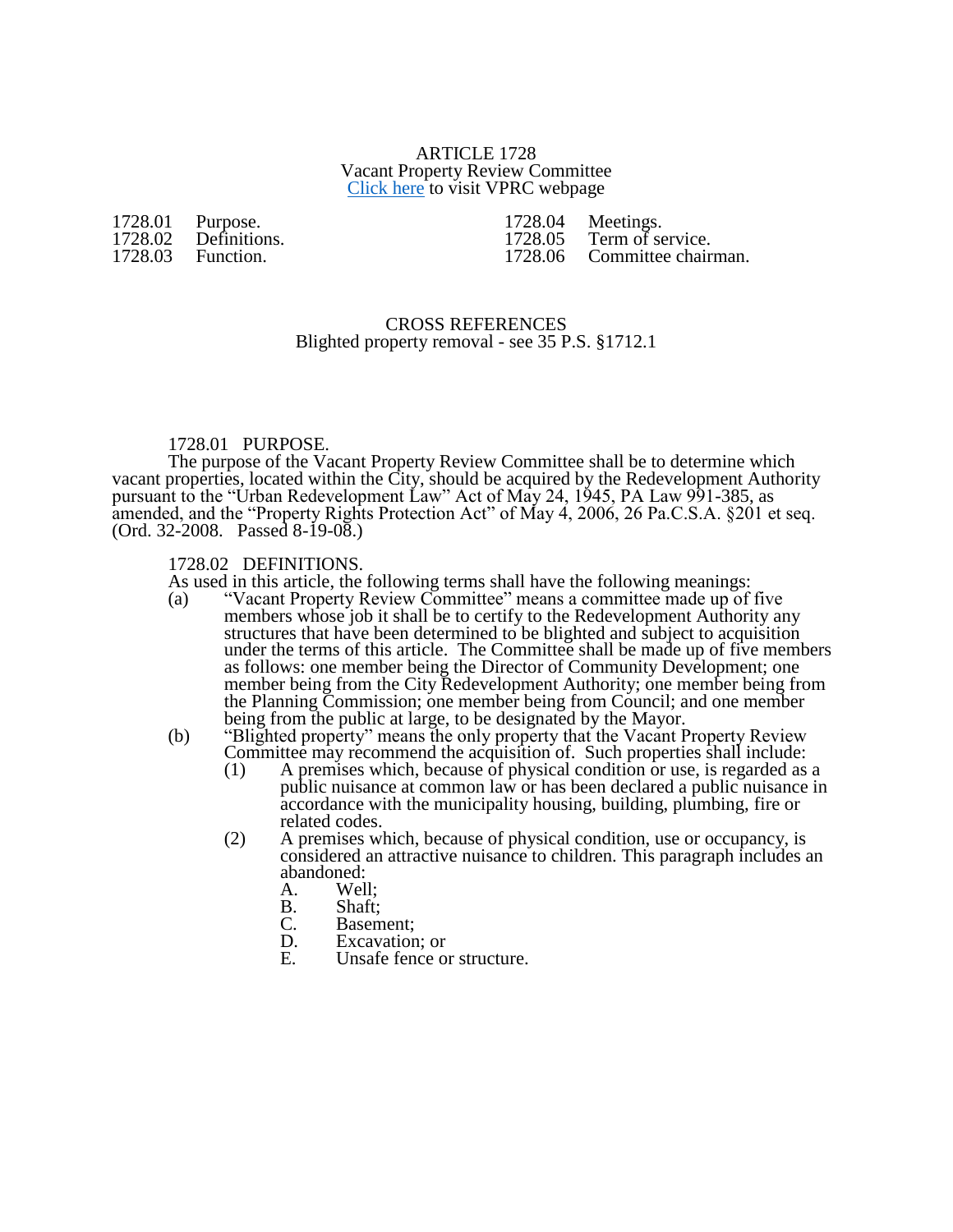- (3) A dwelling which, because it is dilapidated, unsanitary, unsafe, vermininfested or lacking in the facilities and equipment required by statute or an applicable municipal code, has been designated by the agency responsible for enforcement of the statute or code as unfit for human habitation.
- (4) A structure which is a fire hazard, or is otherwise dangerous to the safety of persons or property.
- (5) A structure from which the utilities, plumbing, heating, sewerage or other facilities have been disconnected, destroyed, removed or rendered ineffective so that the property is unfit for its intended use.
- (6) Any vacant or unimproved lot or parcel of ground in a predominantly built-up neighborhood which, by reason of neglect or lack of maintenance, has become a place for accumulation of trash and debris or a haven for rodents or other vermin.
- (7) An unoccupied property which has been tax delinquent for a period of two years.
- (8) A property which is vacant but not tax delinquent, and which has not been rehabilitated within one year of the receipt of notice to rehabilitate from the appropriate enforcement agency.
- (9) An abandoned property. A property shall be considered abandoned under this paragraph if it:
	- A. Is a vacant or unimproved lot or parcel of ground on which a municipal lien for the cost of demolition of a structure located on the property remains unpaid for a period of six months; or
	- B. Is a vacant property or vacant or unimproved lot or parcel of ground on which the total of municipal liens on the property for tax or other type of claim of the municipality is in excess of one hundred fifty percent (150%) of the fair market value of the property as established by the Board of Revisions of Taxes or other body with legal authority to determine the taxable value of the property; or
	- C. Has been declared abandoned by the owner, including an estate that is in possession of the property.
- (10) A property which has defective or unusual conditions of title or no known owners, rendering title unmarketable.
- (11) A property which has environmentally hazardous conditions, solid waste pollution or contamination in a building or on the land which poses a direct and immediate threat to the health, safety and welfare of the community.
- (12) A property having three or more of the following characteristics:<br>A. Has unsafe or hazardous conditions that do not meet curre A. Has unsafe or hazardous conditions that do not meet current use,
	- occupancy or fire codes;
	- B. Has unsafe external and internal accessways;<br>C. Is being served by an unsafe public street or r Is being served by an unsafe public street or right-of-way;
	- D. Violates the applicable property maintenance code adopted by a municipality and is an immediate threat to public health and safety;